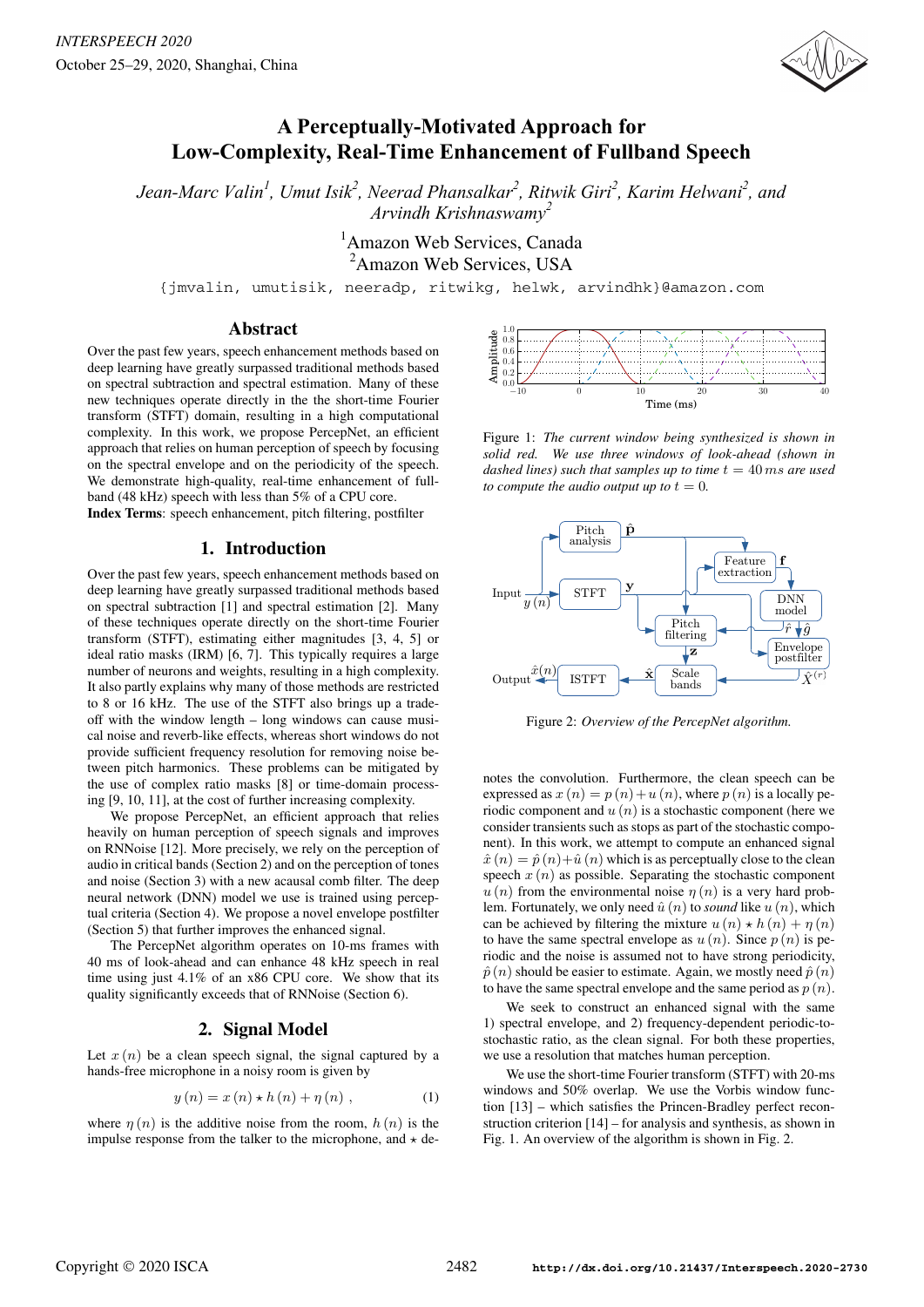

Figure 3: *Frequency response of the proposed comb filter (red) vs the filter used in [12] (blue) for a pitch of 200 Hz.*

### 2.1. Bands

The vast majority of noise signals have a wide bandwidth with a smooth spectrum. Similarly, both the periodic and the stochastic components of speech have a smooth spectral envelope. This allows us to represent their envelope from 0 to 20 kHz using 34 bands, spaced according to the human hearing equivalent rectangular bandwidth (ERB) [15]. To avoid bands with just one DFT bin, we impose a minimum band width of 100 Hz.

For each band of the enhanced signal to be perceptually close to the clean speech, both their total energy and their periodic content should be the same. In this paper, we denote the complex-valued spectrum of the signal  $x(n)$  for band b in frame  $\ell$  as  $\mathbf{x}_b(\ell)$ . We also denote the  $L_2$ -norm of that band as  $X_b(\ell)$ .

#### 2.2. Gains

From the magnitude of the noisy speech signal in band  $b$ , we compute the ideal ratio mask, i.e. the gain that needs to be applied to  $\mathbf{y}_b$  such that it has the same energy as  $\mathbf{x}_b$  ( $\ell$ ):

$$
g_b(\ell) = \frac{X_b(\ell)}{Y_b(\ell)}.
$$
 (2)

In the case where the speech only has a stochastic component, applying the gain  $g_b(\ell)$  to the magnitude spectrum in band b should result in an enhanced signal that is almost indistinguishable from the clean speech signal. On the other hand, when the speech is perfectly periodic, applying the gain  $g_b(\ell)$  results in an enhanced signal that sounds *rougher* than the clean speech; even though the energy is the same, the enhanced signal is less harmonic than the clean speech. In that case, the noise is particularly perceptible due to the fact that tones have relatively little masking effect on noise [16]. In that situation, we use the comb filter described in the next section to remove the noise between the pitch harmonics and make the signal more periodic.

### 3. Pitch Filtering

To reconstruct the harmonic properties of the clean speech, we use comb filtering based on the pitch frequency. The comb filter can achieve much finer frequency resolution than would otherwise be possible with the STFT (50 Hz using 20-ms frames). We estimate the pitch period using a correlation-based method combined with a dynamic programming search [17].

#### 3.1. Filter

For a voiced speech signal with period  $T$ , a simple comb filter

$$
C^{(0)}(z) = \frac{1 + z^{-T}}{2} \tag{3}
$$

introduces zeros at regular interval between harmonics and attenuates the noisy part of the signal by around 3 dB. This provided a small, but noticeable quality improvement in [12]. In this work, we extend the comb filtering to more than one period, including non-causal taps using the following filter:

$$
C_M(z) = \sum_{k=-M}^{M} w_k z^{-kT},
$$
 (4)

where  $M$  is the number of periods on each side of the central tap and  $w_k$  is a window function satisfying  $\sum_k w_k = 1$ .<br>Using  $C_M(z)$  the noisy part of the signal is attenuated by Using  $C_M(z)$ , the noisy part of the signal is attenuated by  $\sigma^2 = \sum w_i^2$ . Although a rectangular window would mini- $\sigma_w^2 = \sum_k w_k^2$ . Although a rectangular window would mini-<br>mize  $\sigma^2$  we use a Hann window which shapes the remaining mize  $\sigma_w^2$ , we use a Hann window, which shapes the remaining<br>noise to be lower between barmonics. Due to the behavior of noise to be lower between harmonics. Due to the behavior of tone masking [15], this results in a lower perceptual noise. For  $M = 5$ , we have  $\sigma_w = -9$  dB and the full response is shown in Fig. 3. In practice, since the maximum look-ahead is bounded, we truncate the window  $w_k$  to values of  $kT$  that are permitted.

The filtering occurs in the time domain, with the output denoted  $\hat{p}(n)$  since it approximates the "perfect" periodic component  $p(n)$  from the clean speech. Its STFT is denoted  $\hat{\mathbf{p}}_b(\ell)$ .

#### 3.2. Filtering Strength

The amount of comb filtering is important: not enough filtering results in roughness, whereas too much results in a robotic voice. The strength of the comb filtering in [12] is controlled by a heuristic. In this work, we instead have the neural network learn the strength that best preserves the ratio of periodic to stochastic energy in each band. The equations below describe what that ideal strength should be. Since they rely on properties of the clean speech, they are only used at training time.

We define the pitch coherence  $q_{x,b}$  ( $\ell$ ) of the clean signal as the cosine distance between the complex spectra of the signal with its periodic component (both  $\ell$  and  $b$  are omitted for clarity)

$$
q_x \triangleq \frac{\Re\left[\mathbf{p}^{\mathrm{H}}\mathbf{x}\right]}{\|\mathbf{p}\| \cdot \|\mathbf{x}\|},\tag{5}
$$

where  $\cdot$ <sup>H</sup> denotes the Hermitian transpose and  $\Re$  [·] denotes the real component. Similarly, we define  $q_y$  as the pitch coherence of the noisy signal. Since the ground truth **p** is not available, the coherence values need to be estimated. Considering that the noise in  $\hat{\mathbf{p}}$  is attenuated by a factor  $\sigma_w^2$ , the pitch coherence of the estimated periodic signal  $\hat{\mathbf{p}}$  itself can be approximated as the estimated periodic signal  $\hat{p}$  itself can be approximated as

$$
q_{\hat{p}} = \frac{q_y}{\sqrt{\left(1 - \sigma_w^2\right)q_y^2 + \sigma_w^2}}\,. \tag{6}
$$

We define the pitch filtering strength  $r \in [0, 1]$ , where  $r =$ 0 causes no filtering to occur and  $r = 1$  replaces the signal with  $\hat{\bf p}$ . Let  ${\bf z} = (1 - r) {\bf y} + r \hat{\bf p}$  be a pitch-enhanced signal, we want the pitch coherence of **z** to match the clean signal:

$$
q_z = \frac{\mathbf{p} \cdot ((1-r)\mathbf{y} + r\hat{\mathbf{p}})}{\|\mathbf{p}\| \cdot \| (1-r)\mathbf{y} + r\hat{\mathbf{p}}\|} = q_x.
$$
 (7)

Solving  $(7)$  for r results in

$$
r = \frac{\alpha}{1 + \alpha},\tag{8}
$$

$$
\alpha = \frac{\sqrt{b^2 + a\left(q_x^2 - q_y^2\right)} - b}{a},\tag{9}
$$

where  $a = q_{\hat{p}}^2 - q_x^2$  and  $b = q_{\hat{p}}q_y (1 - q_x^2)$ .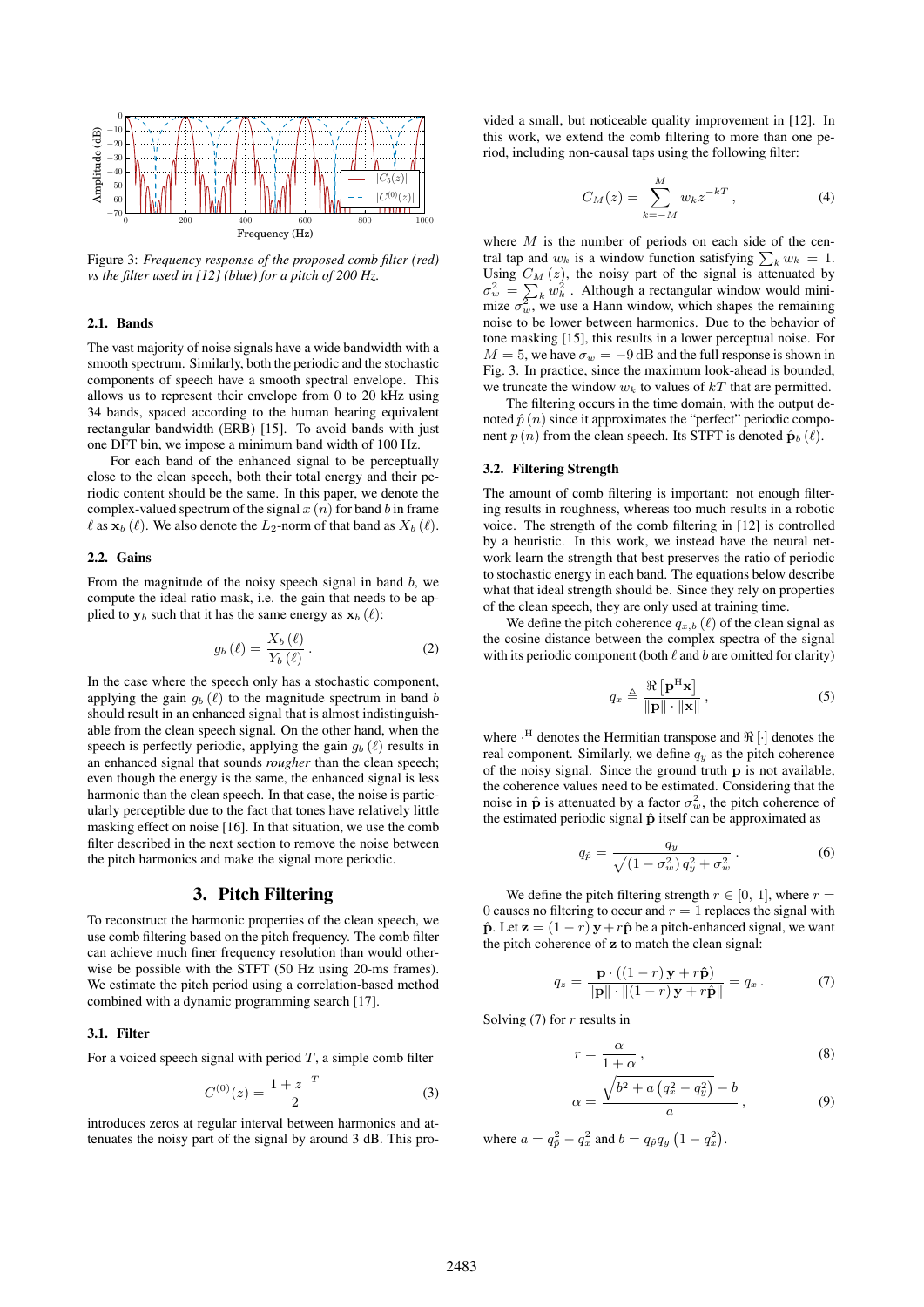

Figure 4: *Overview of the DNN architecture computing the 34 gains* <sup>g</sup>ˆb *and 34 strengths* <sup>r</sup>ˆb *from the 70-dimensional input feature vector* **f***. The number of units on each layer is indicated above the layer type.*

In very noisy conditions, it is possible for the periodic estimate  $\hat{p}$  to have a lower coherence than the clean speech in a band  $(q_{\hat{p}} < q_x)$ . In that case, we set  $r = 1$  and compute a gain attenuation term that will ensure that the stochastic component of the enhanced speech matches the level of the clean speech (at the expense of making the periodic component too quiet)

$$
g^{(\text{att})} = \sqrt{\frac{1 + n_0 - q_x^2}{1 + n_0 - q_p^2}},
$$
\n(10)

where  $n_0 = 0.03$  (or 15 dB) limits the maximum attenuation to the noise-masking-tone threshold [18]. For the normal case  $(q_{\hat{p}} \geq q_x)$ , then  $g^{\text{(att)}} = 1$ .

# 4. DNN Model

The model uses both convolutional layers (a 1x5 layer followed by a 1x3 layer), and GRU [19] layers, as shown in Fig. 4. The convolutional layers are aligned in time such as to use up to M frames into the future. To achieve 40 ms look-ahead including the 10-ms overlap, we use  $M = 3$ .

The input features used by the model are tied to the 34 ERB bands. For each band, we use two features: the magnitude of the band with look-ahead  $Y_b$  ( $\ell + M$ ) and the pitch coherence without look-ahead  $q_{y,b}$  ( $\ell$ ) (the coherence estimation itself uses the full look-ahead). In addition to those 68 band-related features, we use the pitch period  $T(\ell)$ , as well as an estimate of the pitch correlation [20] with look-ahead, for a total of 70 input features. For each band b, we also have 2 outputs: the gain  $\hat{g}_b(\ell)$ approximates  $g_b^{(\text{att})}(\ell) g_b(\ell)$  and the strength  $\hat{r}_b(\ell)$  approximates  $r_b(\ell)$ mates  $r_b$  ( $\ell$ ).

The weights of the model are forced to a  $\pm \frac{1}{2}$  range and quantized to 8-bit integers. This reduces the memory requirement (and bandwidth), while also reducing the computational complexity of the inference by taking advantage of vectorization.

#### 4.1. Training Data

We train the model on synthetic mixtures of clean speech and noise with SNRs ranging from -5 dB to 45 dB, with some noise-free examples included. The clean speech data includes 120 hours of 48 kHz speech from different public and internal databases, including more than 200 speakers and more than 20 different languages. The noise data includes 80 hours of various noise types, also sampled at 48 kHz.

To ensure robustness in reverberated conditions, the noisy signal is convolved with simulated and measured room impulse responses. Inspired by [21], the target includes the early reflections so that only late reverberation is attenuated.

We improve the generalization of the model by applying a different random second-order pole-zero filter to both the speech and the noise. We also apply the same random spectral tilt to both signals to better generalize across different microphone frequency responses. To achieve bandwidthindependence, we apply a low-pass filter with a random cutoff frequency between 3 kHz and 20 kHz. This makes it possible to use the same model on narrowband to fullband audio.

### 4.2. Loss function

We use a different loss function for the gain and for the pitch filtering strength. For the gain, we consider that the perceptual loudness of a signal is proportional to its energy raised to a power  $\gamma/2$ , where we use  $\gamma = 0.5$ . For that reason, we raise the gains to the power  $\gamma$  before computing the metrics. In addition to the squared error, we also use the fourth power to overemphasize the cost of making large errors (e.g. completely attenuating speech):

$$
\mathcal{L}_g = \sum_b \left( g_b^{\gamma} - \hat{g}_b^{\gamma} \right)^2 + C_4 \sum_b \left( g_b^{\gamma} - \hat{g}_b^{\gamma} \right)^4 , \qquad (11)
$$

where we use  $C_4 = 10$  to balance between the  $L_2$  and  $L_4$  terms.

Although simple, the loss function in (11) implicitly incorporates many of the characteristics of the improved loss function proposed in [22], including scale-invariance, SNRinvariance, power-law compression, and non-linear frequency resolution.

For the pitch filtering strength, we use the same principle as for  $\mathcal{L}_g$  but evaluating the loudness of the noisy component of the enhanced speech. Since the comb filter with strength  $r_b$ attenuates the noise by a factor  $(1 - r_b)$ , we use the strength loss

$$
\mathcal{L}_r = \sum_b ((1 - r_b)^{\gamma} - (1 - \hat{r}_b)^{\gamma})^2 \ . \tag{12}
$$

Since the enhancement is not overly sensitive to errors in the value of  $\hat{r}_b$ , we do not use a fourth power term.

## 5. Envelope Postfiltering

To further enhance the speech, we slightly deviate from the gains  $\hat{g}_b$  produced by the DNN. The deviation is inspired by the formant postfilters [23] often used in CELP codecs. We intentionally de-emphasize noisier bands slightly further than they would be in the clean signal, while overemphasizing clean bands to compensate. This is done by computing a warped gain

$$
\hat{g}_b^{(w)} = \hat{g}_b \sin\left(\frac{\pi}{2}\hat{g}_b\right) ,\qquad (13)
$$

which leaves  $\hat{g}_b$  essentially unaffected for clean bands, while squaring it (like the gain of a Wiener filter) for very noisy bands. To avoid over-attenuating the enhanced signal as a whole, we also apply a global gain compensation heuristic computed as

$$
G = \sqrt{\frac{(1+\beta)\frac{E_0}{E_1}}{1+\beta\left(\frac{E_0}{E_1}\right)^2}},
$$
\n(14)

where  $E_0$  is the total energy of the enhanced signal using the original gain  $\hat{g}_b$  and  $E_1$  is the total energy when using the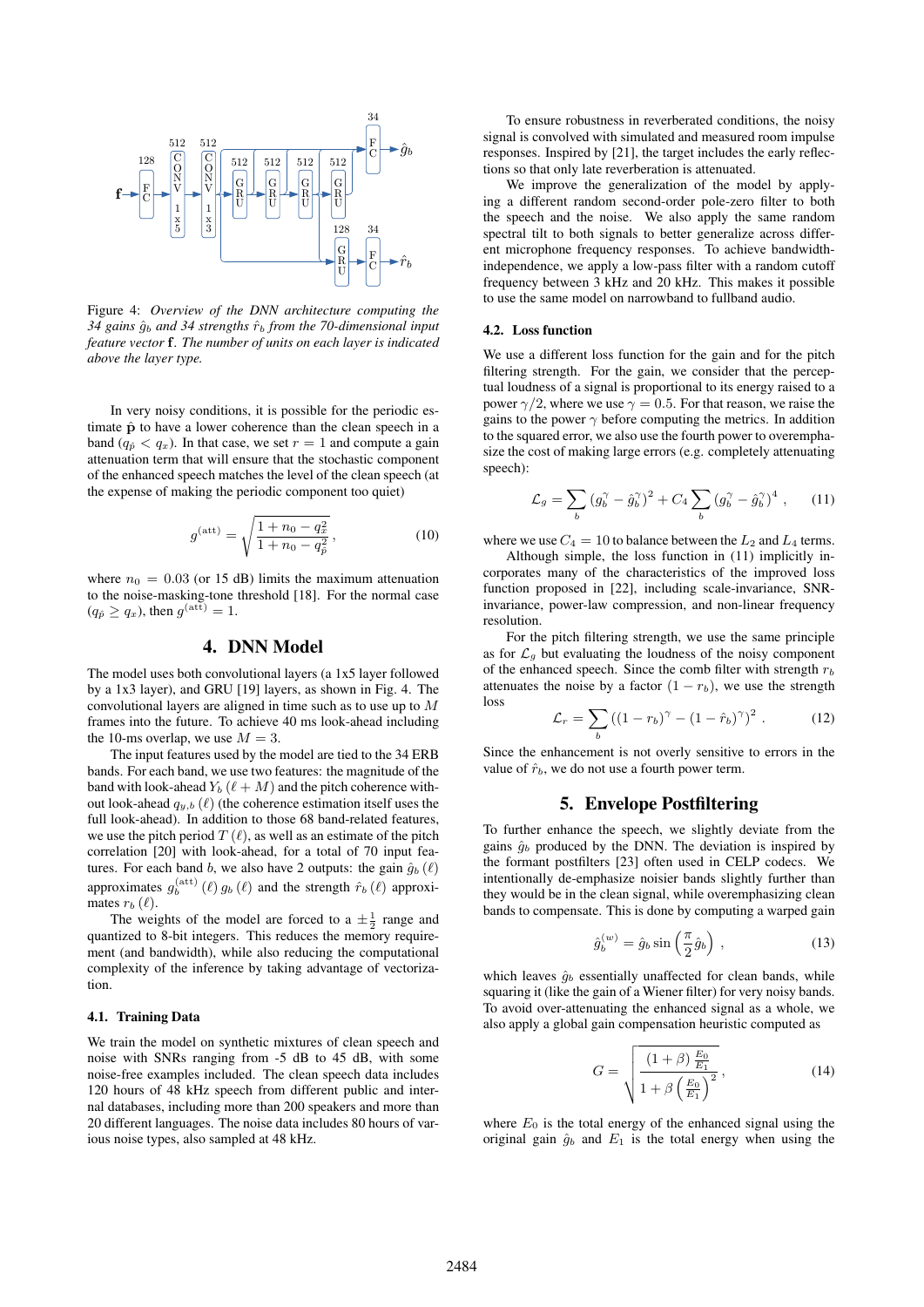warped gain  $\hat{g}_b^{(w)}$ . We use  $\beta = 0.02$ , which results in a max-<br>imum theoretical gain of 5.5 dB for clean bands. Scaling the imum theoretical gain of 5.5 dB for clean bands. Scaling the final signal for the frame by  $G$  results in a perceptually cleaner signal that is about as loud as the clean signal. The band energy after that postfilter is given by

$$
\hat{X}_b = G \hat{g}_b^{(w)} Y_b \,. \tag{15}
$$

When listening to the enhanced speech through loudspeakers in a room, the impulse response of the room is added back to the signal such that it blends with any speech coming from the room. However, when listening through headphones, the lack of any reverberation can make the enhanced signal sound overly *dry* and unnatural. This is addressed by enforcing a minimum decay in the energy, subject to never exceeding the energy of the noisy speech:

$$
\hat{X}_{b}^{(r)}\left(\ell\right) = \min\left(\max\left(\hat{X}_{b}\left(\ell\right), \delta \hat{X}_{b}^{(r)}\left(\ell-1\right)\right), \hat{Y}_{b}\left(\ell\right)\right),\tag{16}
$$

where  $\delta$  is chosen to be equivalent to a reverberation time  $T_{60} =$ 100 ms.

After the frequency-domain enhanced speech is converted back to the time domain, a high-pass filter is applied to the output. The filter helps eliminating some remaining low-frequency noise and its cutoff frequency is determined by the estimated pitch of the talker [20] to avoid attenuating the fundamental.

### 6. Experiments and Results

We evaluate the quality of the enhanced speech with two mean opinion score (MOS) [24] tests conducted using the crowdsourcing methodology P.808 [25]. First, we use the 48 kHz noisy VCTK test set provided in [26] to compare PercepNet to the original RNNoise [12], while also conducting an ablation study. The test includes 824 samples, rated by 8 listeners each, resulting in a 95% confidence interval of 0.04. We also provide PESQ-WB [27] results as a reference for comparison with other methods like SEGAN [9]. The results in Table 1 not only demonstrate a base improvement over RNNoise, but also show that both the pitch filter and the envelope postfilter help improve the quality of the enhanced speech. In addition, subjective testing clearly shows the limitations of PESQ-WB when evaluating the envelope postfilter – even though the subjective evaluation shows a strong improvement from the postfilter, PESQ-WB considers it a degradation. Note that the unusually high absolute numbers in the MOS results are likely due to the fullband samples in that test.

In the second test, the DNS challenge [28] organizers evaluated *blind* test samples processed with PercepNet and provided us with the results in Table 2. The test set includes 150 synthetic samples without reverberation, 150 synthetic samples with reverberation, and 300 real recordings. Each sample was rated by 10 listeners, leading to a 95% confidence interval of 0.02 for all algorithms. Since PercepNet operates at 48 kHz, the 16-kHz challenge test data was internally up-sampled (and later downsampled) in the STFT domain, avoiding any additional algorithmic delay. The same model parameters were used for both the challenge 16-kHz evaluation and our own 48-kHz VCTK evaluation, demonstrating the capability to operate on speech with different bandwidths. The quality also exceeds that of the baseline [29] algorithm.

The algorithm complexity is mostly dictated by the neural network, and thus the number of weights. For a frame size of 10 ms and 8M weights, the complexity is around 800 MMACS

Table 1: *P.808 MOS results based on internal testing on the VCTK test set at 48 kHz.*

| Algorithm                   | <b>PESO-WB</b> | <b>MOS (P.808)</b> |
|-----------------------------|----------------|--------------------|
| <b>Noisy</b>                | 1.97           | 3.40               |
| <b>SEGAN</b> [9]            | 2.16           |                    |
| RNNoise (original) [12]     | 2.29           | 3.70               |
| PercepNet (no pitch, no pf) | 2.64           | 3.81               |
| PercepNet (no pf)           | 2.73           | 3.91               |
| PercepNet (no pitch)        | 2.47           | 3.93               |
| <b>PercepNet</b>            | 2.54           | 4.05               |

Table 2: *Challenge official P.808 MOS results. The baseline model is provided by the challenge organizers.*

| Algorithm        | Synthetic  | Synthetic | Real   | <b>Overall</b> |
|------------------|------------|-----------|--------|----------------|
|                  | w/o reverb | w/reverb  | record |                |
| Noisy            | 3.32       | 2.78      | 2.97   | 3.01           |
| <b>Baseline</b>  | 3.49       | 2.64      | 3.00   | 3.03           |
| <b>PercepNet</b> | 3.92       | 3.16      | 3.51   | 3.52           |

(one multiply-and-accumulate per weight per frame/second). By quantizing the weights with 8 bits, vectorization makes it possible to run the network efficiently. With the default frame size of 10 ms, PercepNet requires 5.2% of one mobile x86 core (1.8 GHz Intel i7-8565U CPU) for real-time operation. Evaluated with a frame size of 40 ms (four internal frames of 10 ms each to improve cache efficiency), the complexity is reduced to 4.1% on the same CPU core with an identical output. Despite a much lower complexity than the maximum allowed by the DNS challenge, PercepNet ranked second in the real-time track.

Qualitatively<sup>1</sup>, the use of ERB bands – rather than operating directly on frequency bins – makes the algorithm incapable of producing musical noise (*aka* birdie artifacts) in the output. Similarly, the short window used for analysis avoids reverb-like smearing in the time domain. Instead, the main noticeable artifact is a certain amount of *roughness* caused by some noise remaining between pitch harmonics, especially for loud car noise.

# 7. Conclusion

We have demonstrated an efficient speech enhancement algorithm that focuses on the main perceptual characteristics of speech – spectral envelope and periodicity – to produce highquality fullband speech in real time with low complexity. The proposed PercepNet model uses a band structure to represent the spectrum, along with pitch filtering and an additional envelope postfiltering step. Evaluation results show significant quality improvements for both wideband and fullband speech and demonstrate the effectiveness of both the pitch filtering and the postfilter. We believe the results demonstrate the benefits of modeling speech using perceptually-relevant parameters.

# 8. References

- [1] S. Boll. Suppression of acoustic noise in speech using spectral subtraction. *IEEE Transactions on acoustics, speech, and signal processing*, 27(2):113–120, 1979.
- [2] Y. Ephraim and D. Malah. Speech enhancement using a minimum mean-square error log-spectral amplitude estimator. *IEEE Trans-*

<sup>1</sup>Audio samples available at: https://www.amazon.science/interspeech-2020-deep-noise-suppression-audio-samples